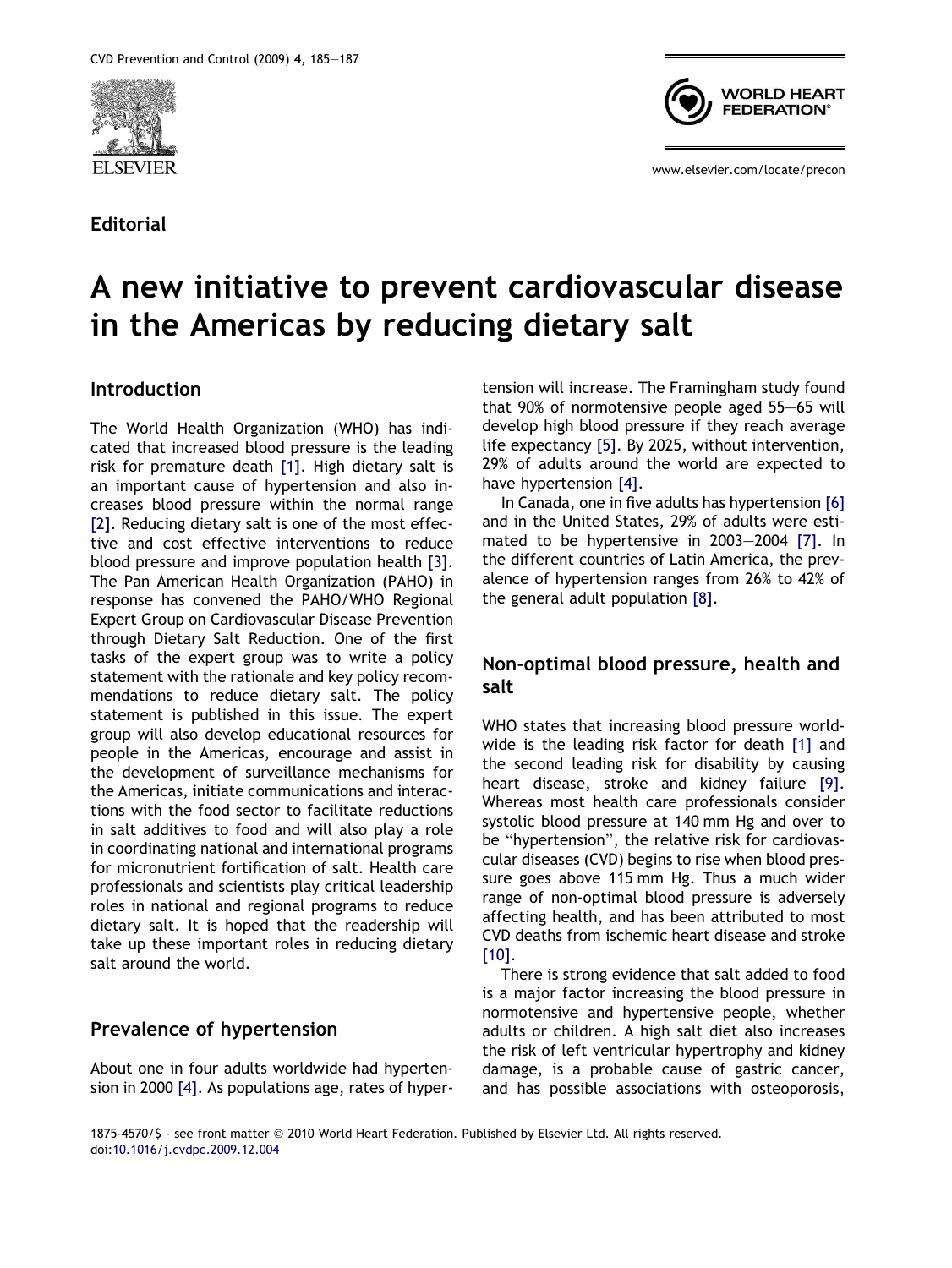calcium containing renal stones and increased severity of asthma. Because salty foods cause thirst they are likely an important contributor to obesity, especially among children and adolescents, through association with increased consumption of high-calorie soft drinks [\[11–13\].](#page-2-0)

A technical report for the WHO and FAO recommends salt intake of less than 5 g/day/person, the target for a healthy diet, equivalent to 2000 mg of sodium [\[2\].](#page-2-0) Among the countries in the Americas where standardized and comparable sodium excretion was studied, salt intake was found to be as high as 11.5 g/day/person [\[14\].](#page-2-0) Data for the United States for 2005–2006 show average daily intake of sodium among people aged 2 years and over to be 1.5 times the recommended upper limit (UL) [\[15\].](#page-2-0) In Canada, over 85% of men and 60% of women between 19 and 70 years of age have salt intake exceeding the UL. Over 90% of Canadian children aged 4–8, and 83% of girls and 97% of boys aged 9–13 ingest more than the recommended maximum. The situation is the same in almost 80% of Canadian children between ages 1 and 3 [\[16\].](#page-2-0)

## Population-wide salt reduction is costeffective and equitable

In 2001, the management of non-optimal blood pressure and its resulting diseases consumed about 10% of global healthcare expenditures, considered a conservative estimate. If the welfare losses due to premature death are added, the costs could be 20 times higher [\[10\]](#page-2-0). Effectively lowering blood pressure on a universal scale requires actions with population-wide reach. Individual advice and instruction, part of any comprehensive approach to healthy blood pressure, have a limited impact. On the other hand, reducing salt in the diet of whole populations, not only what is used at the table but more importantly what is added to processed and ready-made foods like bread, processed meats and breakfast cereals, can distribute the benefits of lowered blood pressure broadly and equitably [\[3,17\].](#page-2-0)

Governments are justified in taking a population based approach to reduce salt intake because salt additives in food are so common. People are unaware of how much salt they are eating in different foods and of the adverse effects on their health. Children are especially vulnerable.

Lowering blood pressure through populationwide salt intake reduction is cost effective [\[3,18\].](#page-2-0) A strategy that combines mass-media awareness campaigns with regulation of the salt content of food products has been estimated to cost between

\$0.04 and \$0.32 US per person per year. Over 10 years, the strategy is predicted to avert 8.5 million deaths world-wide, mostly from CVD [\[3\]](#page-2-0).

The savings to healthcare budgets can be dramatic. Researchers in the UK estimate that achieving dietary salt intake of less than 6 g/day could potentially reduce the need for anti-hypertensive drugs by as much as 30% [\[19\]](#page-2-0). Already, a 10% reduction in salt intake in the UK since 2000–2001, attributed to the combined gradual and sustained efforts of industry lowering salt in certain food products and to the Food Standards Agency's information campaign, has yielded an annual cost saving benefit of £1.5 billion [\[20\]](#page-2-0).

In the US, if average population intake fell to 5 g/day, there could be 11 million fewer cases of hypertension, saving approximately \$18 billion in healthcare and gaining about \$32 billion in quality adjusted life years [\[21\].](#page-2-0) In Canada, reducing salt food additives is estimated to decrease hypertension prevalence by 30% and almost double the rate of successful treatment and control. Direct savings to the health system just from reduced hypertension management costs were estimated at \$430 million/year [\[22\].](#page-2-0)

## Fortification alternatives

Salt is used in some areas of the Americas as a vehicle for iodine and similarly in some cases to fortify fluoride intake. Alternative vehicles for fortification exist, such as vegetable oils and milk. Changes in practice need to be coordinated with policies to reduce dietary salt.

### Conclusion

Broad based actions from government, the food industry, non government organizations and the Pan American Health Organization are required to reduce dietary salt in the Americas. The benefits of such actions will be a healthier population related to a reduction in population blood pressure, reduced prevalence of hypertension and improved control of hypertension with attendant reductions in cardiovascular disease. It is likely other health benefits will be incurred as well. The PAHO/WHO Regional Expert Group and PAHO will be provide resources and expertise within the Americas to facilitate the recommended actions to reduce dietary salt. Health care professionals, scientists and government officials are encouraged to play leadership and supportive roles within their mandates.